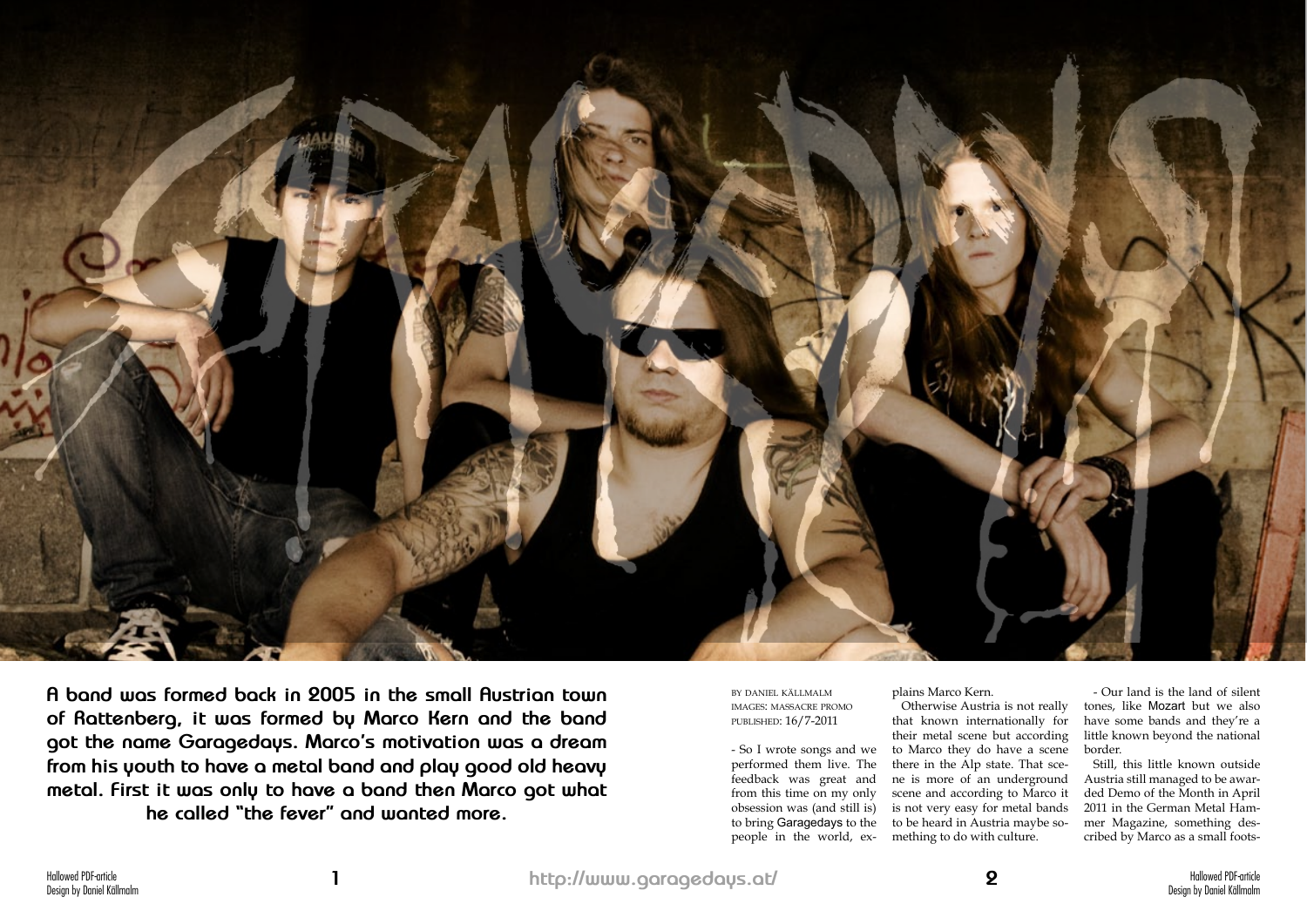tep in the right direction.

- Finally our work was noticed and this award means a lot to us. The band also toured with american death metal legends Master which according to Marco was a great experience and much fun, also of course a good promotional work for the band and their "Dark and Cold" album.

## **Dark and Cold**

- 2010 we recorded two albums "Sight of the Blind" and "Dark and Cold". Sight of the Blind is a hard album, I guess too trashy.

So, I wrote Songs for "Dark and Cold". Only "Piece of Shit" is taken from Sight of the Blind, Marco tells me when asking about the Dark and Cold album.

OFFICE

FLORIDA I

DA Direction

DEPARTMENT

MEDIC

ATTACH TO DECEASED'S TOE

But he was not completely satisfied with it after finishing the recordings which is why they decided to take it to Sweden and to well known producer and musician Andy LaRoque.

- Andy is a professional musician and he knows exactly what to do, to make the sound heavy. Of course it was a little bit hard for him, because we recorded the

album not in a studio, we recorded it in our rehearsal room by ourself.

It may be because of this the band have achieved their sound, the feel of the garage as Marco says and also the dirtiness. He also explains that it must have been something of a challenge for Andy as everything probably hadn't been recorded perfectly.

The message of the album is to believe in yourself and your dream and to never give up no matter the adversity. Also that you have to stay true to yourself and

authentic, not to sell your soul for anything as your consciousness will remind you sooner or later is how Marco describes the theme of Dark and Cold.

- I think we found a good mix with 80s influences and modern sound of these days. Not too much old school, we mixed Power metal, Trash and 80s Metal to a special soup, Marco explains with a smile.

One thing you will notice with this album is cover art which show the foot of a guy in the morgue, the tag states him being

**" aggressive, dark, powerful, raw and whatever else you like to add if you want to describe heavy metal music that is heavy**